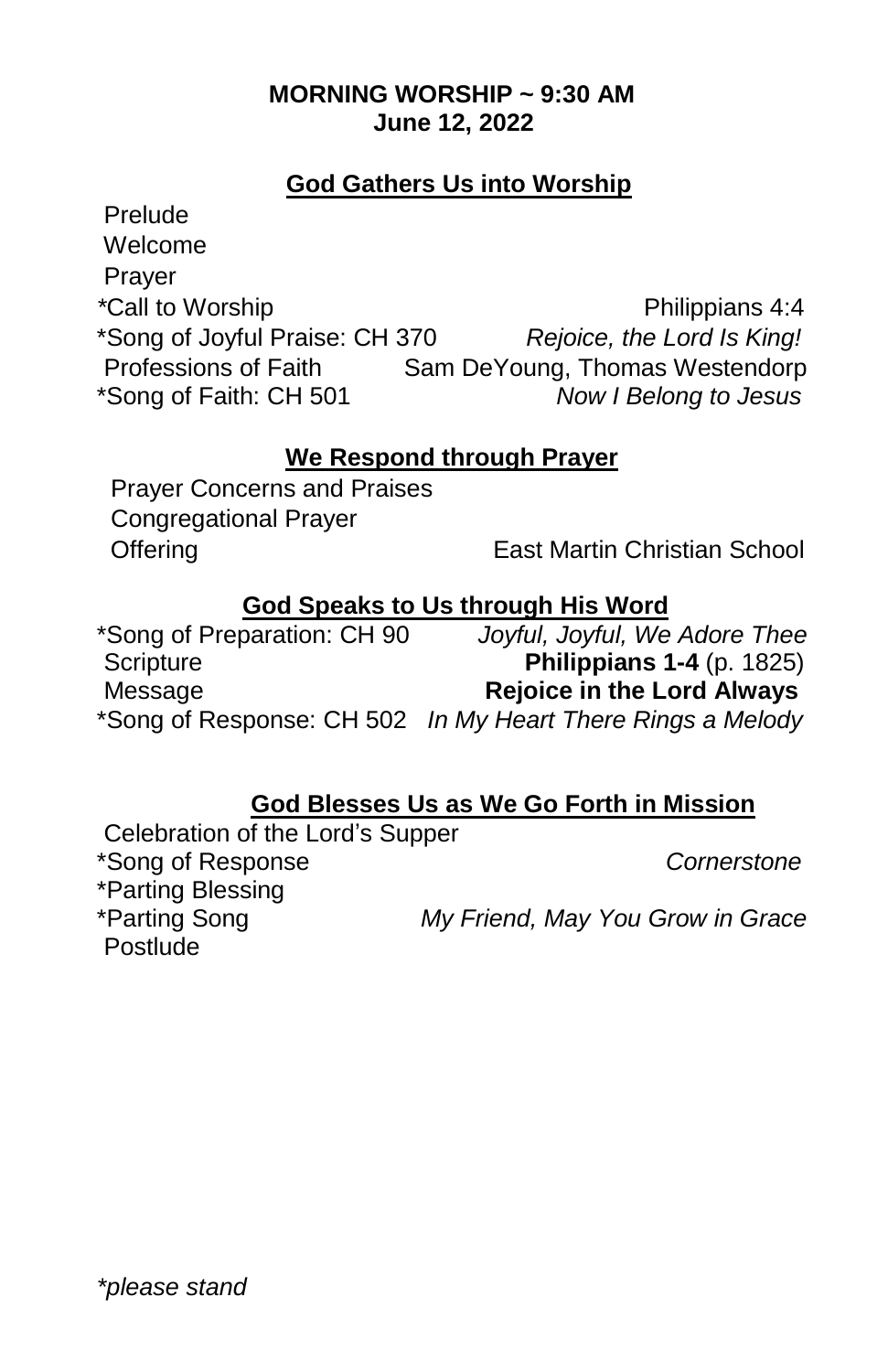## **EVENING SERVICE 6:00 PM**

## **God Gathers Us into Worship**

Prelude Welcome Opening Prayer

## **We Lift Our Voices to God in Worship**

\*Call to Worship **Psalm 22:27-28** \*Opening Songs: CH 43 vs 1,2,4 *All Hail the Power* 

 *of Jesus' Name* CH 45 vs 2-3 *Crown Him with Many Crowns*

## **We Respond through Prayer**

\*Song of Prayer: CH 143 *This Is My Father's World*  Prayer Concerns and Praises Congregational Prayer Offering Bible League

## **God Speaks to Us through His Word**

Scripture **Matthew 6:5-13** (p. 1504)

 Pastor: This is the Word of the Lord. People: **Thanks be to God.** Sermon **Be Careful What You Wish For?**  Prayer \*Song: CH 596 *I Surrender All* 

## **God Blesses Us as We Go Forth in Mission**

\*God's Parting Blessing Postlude

\*Closing Song: CH 90 vs 2 *Joyful, Joyful, We Adore Thee*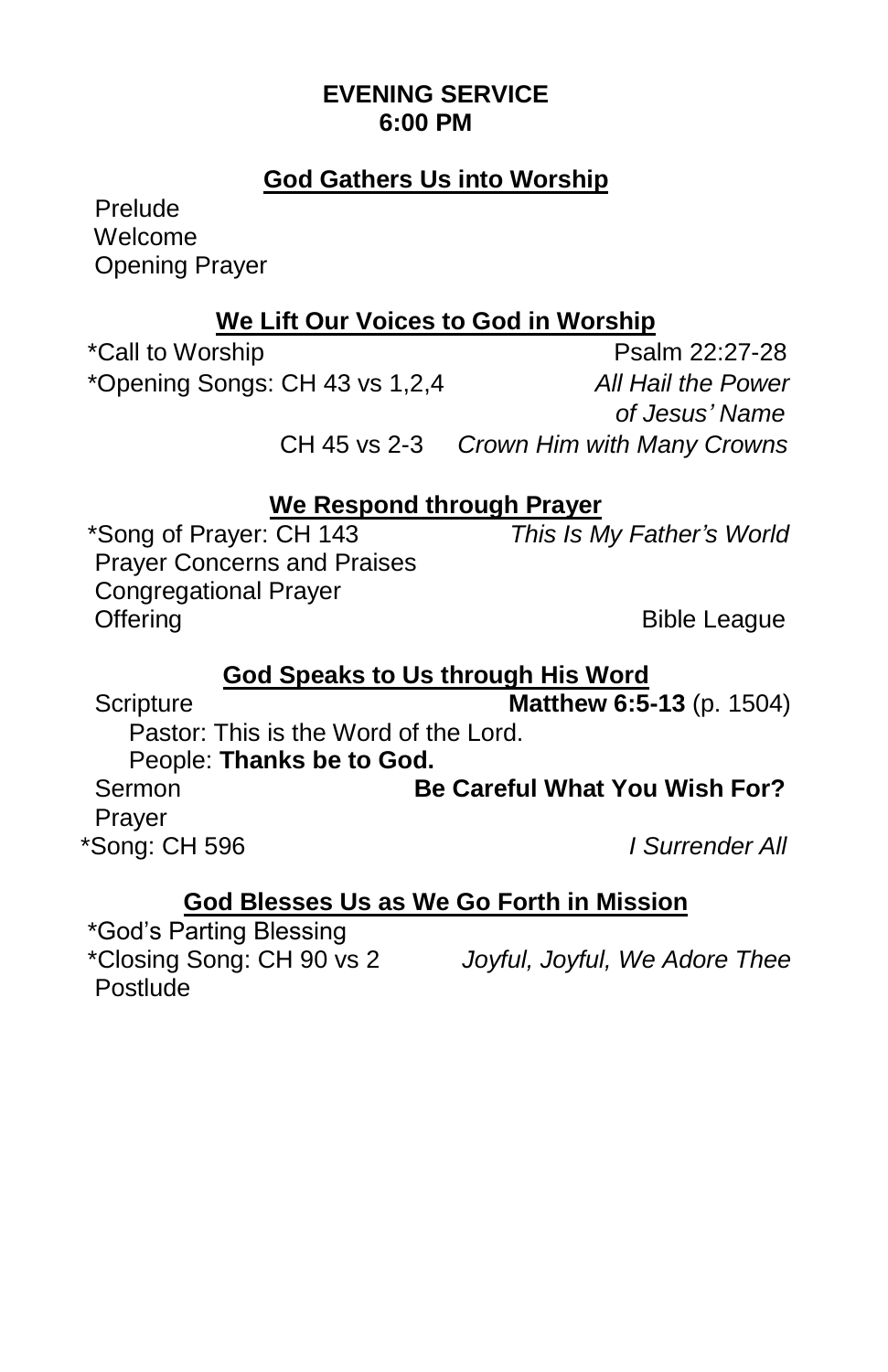#### **BUILDING AND GROUNDS** Dave Misner 269-615-9148

Renee Aukema, Kevin DeKoekkoek, Vern Klaasen, Nancy Leep, Dave Mejeur, Scott Tuinstra, Jared Westendorp

#### **EDUCATION** Keith Smit Laura Westendorp 616-293-8274 Dawn Anderson, Bob Katje

#### **EXECUTIVE**

Les Lynema 616-631-0029 Kevin Bouman Glenn Leep Harold Wykstra

#### **FINANCE**

Doug DeMann Wayne Leep, Sue Tiemeyer

#### **OUTREACH**

Glenn Leep Nancy Leep **Bruce Mejeur** Deb Smit

#### **CHURCH SECURITY**

Dave Misner Chase DeMaagd, Kevin DeKoekkoek, Stan Leep, Larry Tuinstra, Scott Tuinstra, Harold Wykstra, Earl Wykstra, Ron VandenBerg

#### WORSHIP

Harold Wykstra Sara Denzel 210-608-0075 Libby Dendel, Ruth Katje, Denise Leep, Joanne Mejeur, Julie Wubben

#### **NURSERY** Jen DeYoung 269-672-7496 Laura DeMaagd Jessica Tucker

**JANITOR** Kara Smit 616-485-4699

#### **SOUND**

Harold Wykstra 269-217-6463 Bruce Tiemeyer, Ryan Tucker, Don Wubben, Earl Wykstra

**GEMS** Becky Rillema 616-262-3827

**CADETS** Scott Rillema 616-318-7864

#### **SR HIGH YOUTH**

#### **JR HIGH YOUTH**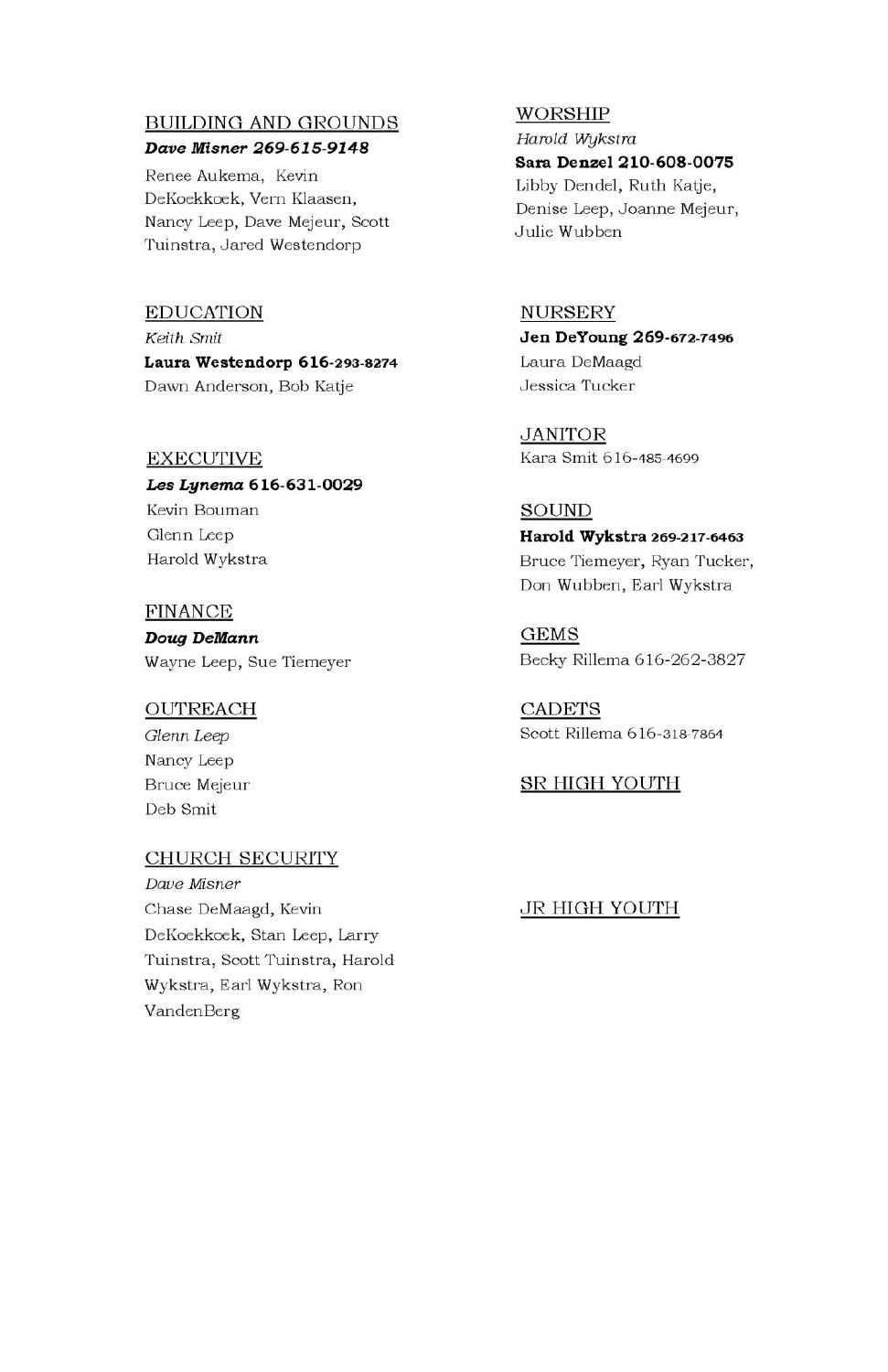# *Lord's Supper*



*East Martin Christian Reformed Church*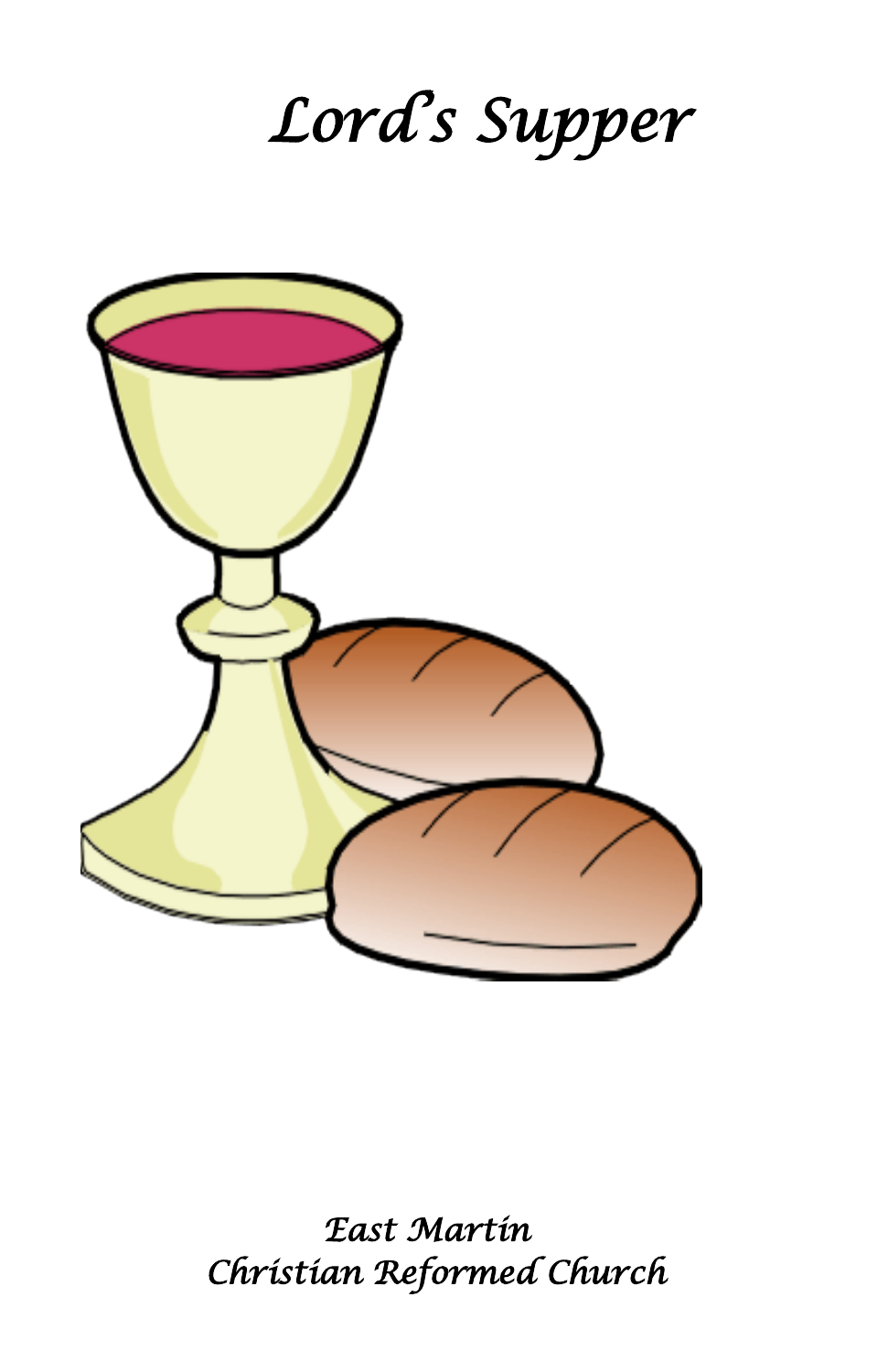## **COUNCIL MEMBER PRAYER REQUEST**

Please remember to pray for God's guidance and direction for Pastor Ken this week.

| <b>OFFERINGS</b>     |                                         |
|----------------------|-----------------------------------------|
| <b>Today</b>         | AM: East Martin Christian School        |
|                      | PM: Bible League                        |
| <b>Next Week</b>     | <b>AM: General Fund/Ministry Shares</b> |
|                      | PM: International Campus Ministry       |
| <b>GREETERS</b>      |                                         |
| <b>Today</b>         | AM: Elders                              |
|                      | PM: Dennis & Linda DeYoung              |
| <b>Next Week</b>     | AM: Dave & Jean Mejeur, Dave Misner     |
|                      | PM: Bruce & Sue Tiemeyer                |
| <b>LIBRARY</b>       |                                         |
| <b>Today</b>         | Nancy Tuinstra                          |
| <b>Next Week</b>     | Carolyn VanderMeulen                    |
|                      |                                         |
| <b>NURSERY</b>       |                                         |
| Today                | Laura DeMaagd                           |
| <b>Next Week</b>     | Hailey and Kylee Tuinstra               |
|                      |                                         |
| <b>USHERS</b>        |                                         |
| <b>Today</b>         | Dan Wubben, Dean Wubben, Henry Michael  |
|                      | Tuinstra                                |
| <b>Next Week</b>     | Dean VanderMeulen, Bruce Tiemeyer,      |
| Chase                |                                         |
|                      | DeMaagd                                 |
|                      |                                         |
| <b>LORD'S SUPPER</b> | June 12. September 11                   |

**LORD'S SUPPER** June 12, September 11

|                 | <b>OUR WEEK</b> | June 12, 2022                 |
|-----------------|-----------------|-------------------------------|
| Sunday          | 8-9:00 AM       | <b>Prayer Group</b>           |
|                 | 10:30 AM        | <b>Fellowship Coffee</b>      |
|                 |                 | <b>Children's Bible Story</b> |
| <b>Tuesday</b>  | 7:00 PM         | Council                       |
| Wednesday       | 7:00 PM         | Men's Bible Study             |
| <b>Thursday</b> | 9:30 AM         | <b>Creative Stitching</b>     |
|                 | 11:30 AM        | Young at Heart                |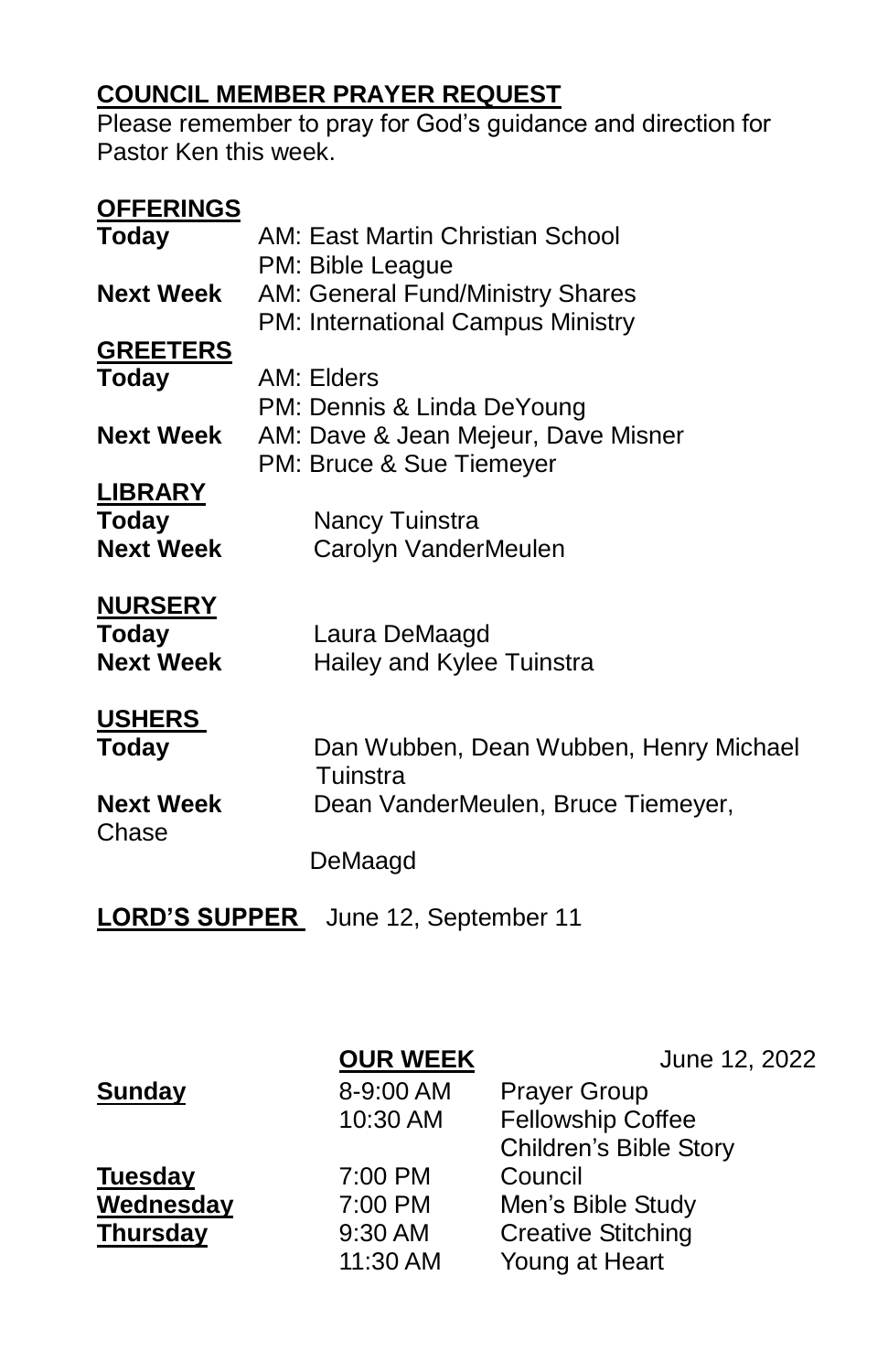Thank you to Pastor Ken who leads us in worship and brings us God's word at this morning's service. This evening's service will be led by Mr. Ron VanderRoest.

We will celebrate the Lord's Supper at this morning's service.

Young at Heart will meet this Thursday, June 16. Please come at 11:30; lunch will be served at noon. Please sign in the narthex if you can come.

Jen Tuinstra is the new church custodian.

Baby Shower: Join us in showering Kari Mejeur-Zhou and baby boy Lennon Kai with gifts to welcome this precious child. Items of special need are diapers size 1 or 2, baby clothes size 9 months or larger and crib bedding. In place of a card, please give a book that you have signed! Brand-new or well-loved. Kari would love to read Lennon a book picked out by you. Place your gifts, gift cards/cash and books for baby in the pack-n-play which will be in the narthex.

East Martin Christian School is looking for a part-time custodian. The position is 15 hours/week, currently structured as three days per week through the school year. For more information, please contact Wayne Leep at (269) 720-4310 or by emailing: [office@eastmartin.org.](mailto:office@eastmartin.org)

The school is also looking for a part-time Art teacher and parttime Physical Education teacher. For more information on either of these positions, please contact the school office at (269) 672- 5722 or by emailing: office@eastmartin.org.

Martin Reformed Church invites you to be a part of a great community outreach program, VBS. Join us June  $20-23<sup>rd</sup>$  from 9 – 11:30 for Bible Stories, Games, Snacks, Science, Crafts, Singing and more. To register your child or sign up to help, visit www.martinreformed.org. Questions? Call/text Sarah Broughman 269-760-9232 or email children@martinreformed.org.